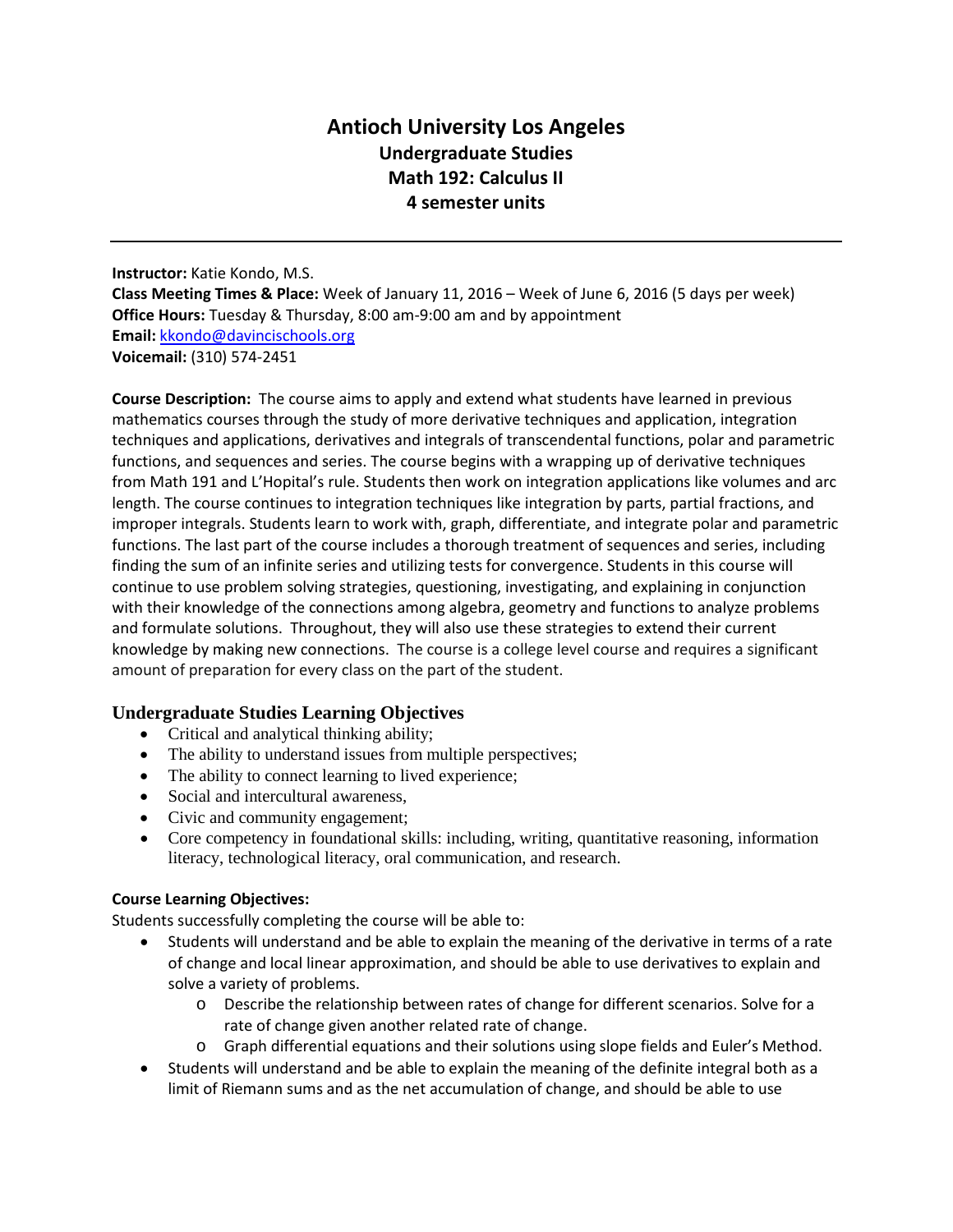integrals to explain and solve a variety of problems.

- o Find the volume of a solid of revolution by accumulating the volume of circular slices.
- o Discover how to subdivide a solid of revolution into cylindrical shells and calculate the volume by accumulating the volumes of the shells.
- o Study solids formed with cross-sections and calculate their volumes by creating similar slices.
- o Determine the length of a curve.
- o Learn the *u-substitution* method of integration, which will enable you to easily integrate a wider variety of functions.
- o Learn how to use integration to solve special equations involving derivatives, called differential equations.
- o Integrate using integration by parts and partial fraction integration.
- Students will understand and be able to explain the relationship between the derivative and the definite integral as expressed in both parts of the Fundamental Theorem of Calculus.
- Students will understand and work with series.
	- o Find Taylor and Maclaurin polynomials for common functions.
	- o Approximate values of functions using these polynomials.
	- o Determine the error for approximating function values.
	- o Determine the radius and interval of convergence for Taylor series.
	- o Prove l'Hôpital's Rule using Taylor series.
	- o Extend your ability to test an infinite series for convergence or divergence by using the Divergence, Alternating Series, Integral, *p-Series,* Comparison, Limit Comparison, and Ratio Tests.
	- o Analyze how a function can be approximated by a polynomial of high degree.
	- o Model how change occurs in a fixed population using logistic curves.
	- o Discover how to find the sum of an infinite geometric series, if one exists.
	- o Learn the conditions that determine whether an infinite geometric series converges or diverges.
	- o Analyze Zeno's Paradox and resolve it using an infinite geometric series.
- Students will understand and work with polar coordinates & curves and parametric coordinates & curves.
	- o Learn about parameters and parametric equations.
	- o Become acquainted with the definition of a vector and learn the notation and associated vocabulary.
	- o Graph interesting new shapes called polar curves.
	- o Find the area within a polar curve and the area bounded between two polar curves.
	- o Investigate how to find the slope and length of a parametric curve.
	- o Study motion with velocity and acceleration vectors.
	- o Determine how to find the slope of a polar curve at a point.

#### **Evaluation Criteria:**

The final evaluation will address the extent to which students have met the learning objectives listed above, as demonstrated in:

- Active contributions to small group and classroom discussion demonstrating constructive dialogue with peers
- Development of understanding of the selected texts and analytical skills over the course of the term, including in projects, quizzes, and exams.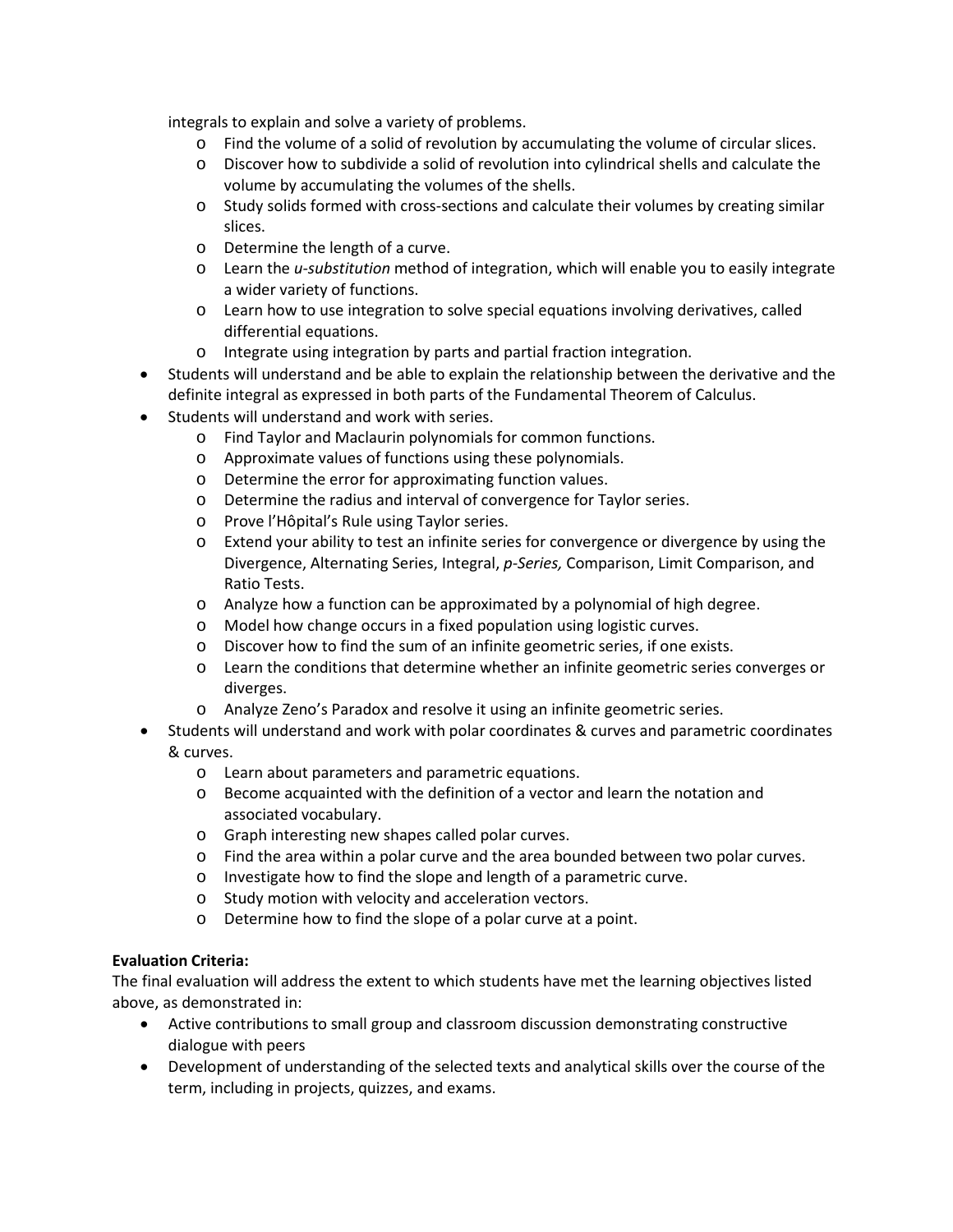Additionally, the specific components of the course grade are constructed as follows:

- Participation 5%
- Quizzes & Chapter Exams 35%
- Homework Assignments/Problem Sets 15%
- Other Written and Collaborative Projects 20%
- Final Exam 25%

The homework in the "Review & Preview" section of each lesson reinforces skills and concepts learned in the lesson, as well as practices and enriches previously introduced material and prepares students for upcoming topics. The homework problems also allow students to apply concepts and skills in new contexts and to deepen their understanding by solving the same type of problem in different ways.

#### **Required Text:**

Cho, C. (Ed.). (2010). *College Preparatory Mathematics: Calculus*. Sacramento, CA: CPM Educational Program.

**Prerequisite:** Successful completion of MAT 191.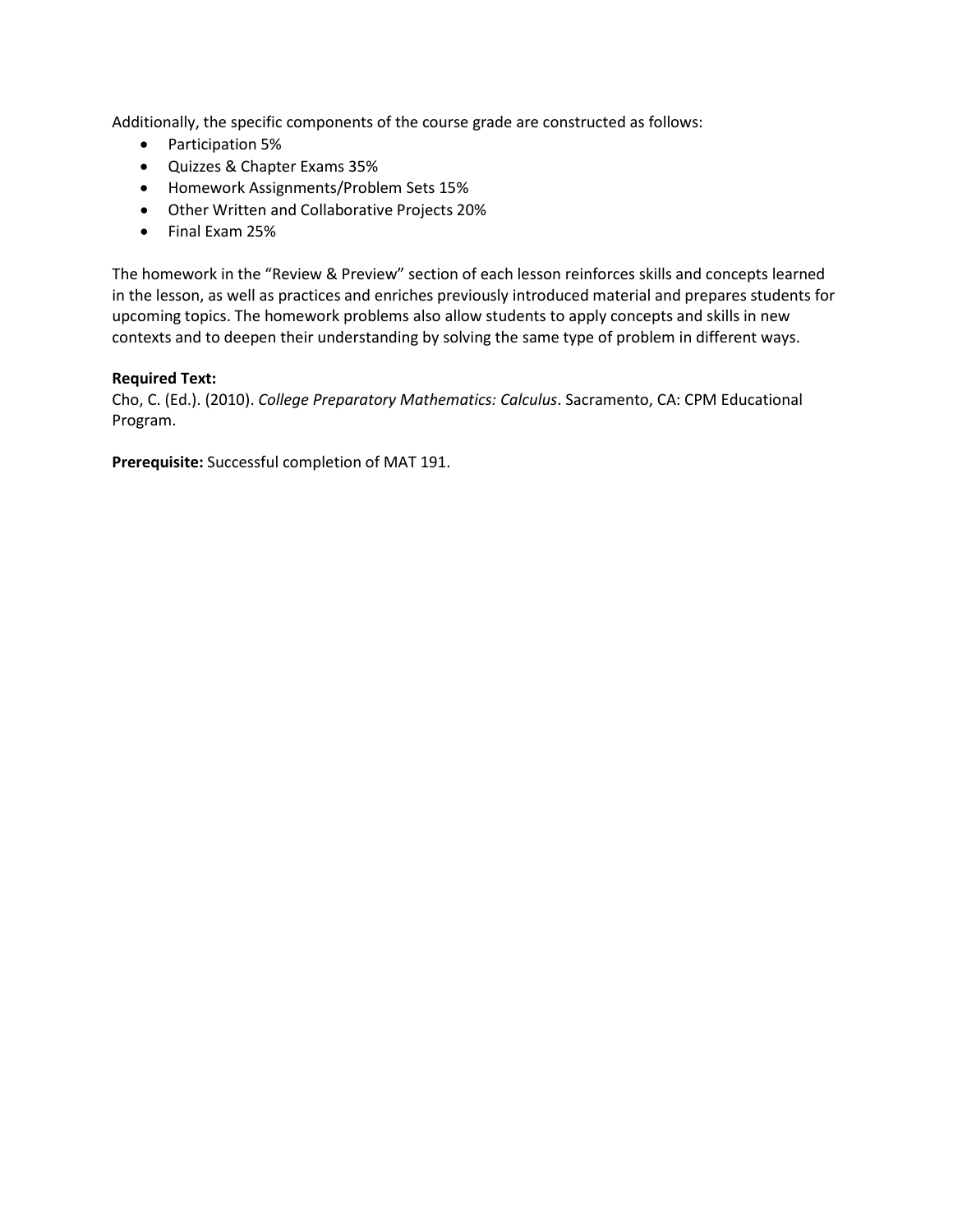### *Tentative* **Schedule, Outline of Class Activities, Lessons, Assessments & Assignments:**

*Chapter 7: Related rates and integration tools*

Weeks 1-2

**Project**: Students will select an independent research topic of choice to build a model of a related rates situation, through a 3D digital model, animation, and analysis.

| <b>Section</b>         | <b>Lesson</b> | <b>Days</b>           | <b>Lesson Objectives</b>                                      | <b>Materials</b>                                                        | <b>Homework</b> |
|------------------------|---------------|-----------------------|---------------------------------------------------------------|-------------------------------------------------------------------------|-----------------|
| 7.1                    | 7.1.1         | 1                     | <b>Related Rates Introduction</b>                             | • Yarn or String<br>• Stapler and ruler                                 | $7-6$ to $7-12$ |
|                        | 7.1.2         | $\mathbf{1}$          | Related Rates Application:<br>The Pythagorean Theorem         | None                                                                    | 7-17 to 7-24    |
|                        | 7.1.3         | $\mathbf{1}$          | <b>Related Rates Application:</b><br><b>Similar Triangles</b> | None                                                                    | 7-28 to 7-36    |
|                        | 7.1.4         | 1                     | Related Rates Application:<br>Choosing the Best Formula       | <b>None</b>                                                             | 7-40 to 7-46    |
|                        | 7.1.5         | $\mathbf{1}$          | <b>Related Rates Application:</b><br>Trigonometry             | None                                                                    | 7-49 to 7-56    |
|                        | 7.2.1         | $\mathbf{1}$          | Undoing the Chain Rule                                        | None                                                                    | 7-59 to 7-66    |
| 7.2                    | 7.2.2         | $\mathbf{1}$          | Integration with U-<br>Substitution                           | None                                                                    | 7-70 to 7-78    |
|                        | 7.2.3         | $\mathbf{1}$          | Definite Integrals and<br><b>U-Substitution</b>               | None                                                                    | 7-84 to 7-91    |
|                        | 7.2.4         | $\mathbf{1}$          | Varied Integration<br>Techniques                              | None                                                                    | 7-97 to 7-103   |
| 7.3                    | 7.3.1         | 1                     | Solving Differential<br>Equations                             | None                                                                    | 7-108 to 7-116  |
|                        | 7.3.2         | $\mathbf{1}$          | The Soda Lab: Newton's<br>Law of Cooling                      | • Thermometer or<br><b>CBL</b> with<br>temperature probe<br>• Cold soda | 7-120 to 7-126  |
|                        | 7.3.3         | 1                     | Slope Fields with Parallel<br><b>Tangents</b>                 | • Lesson 7.3.3 A and<br>B Res. Pgs.                                     | 7-132 to 7-139  |
|                        | 7.3.4         | $\mathbf{1}$          | Slope Fields with Non-<br><b>Parallel Tangents</b>            | $\bullet$ Lesson 7.3.4 A, B,<br>and C Res. Pgs.                         | 7-144 to 7-151  |
|                        | 7.3.5         | $\mathbf{1}$          | Differential Equations and<br><b>Slope Field Applications</b> | None                                                                    | 7-156 to 7-164  |
| <b>Chapter Closure</b> |               | Varied Format Options |                                                               |                                                                         |                 |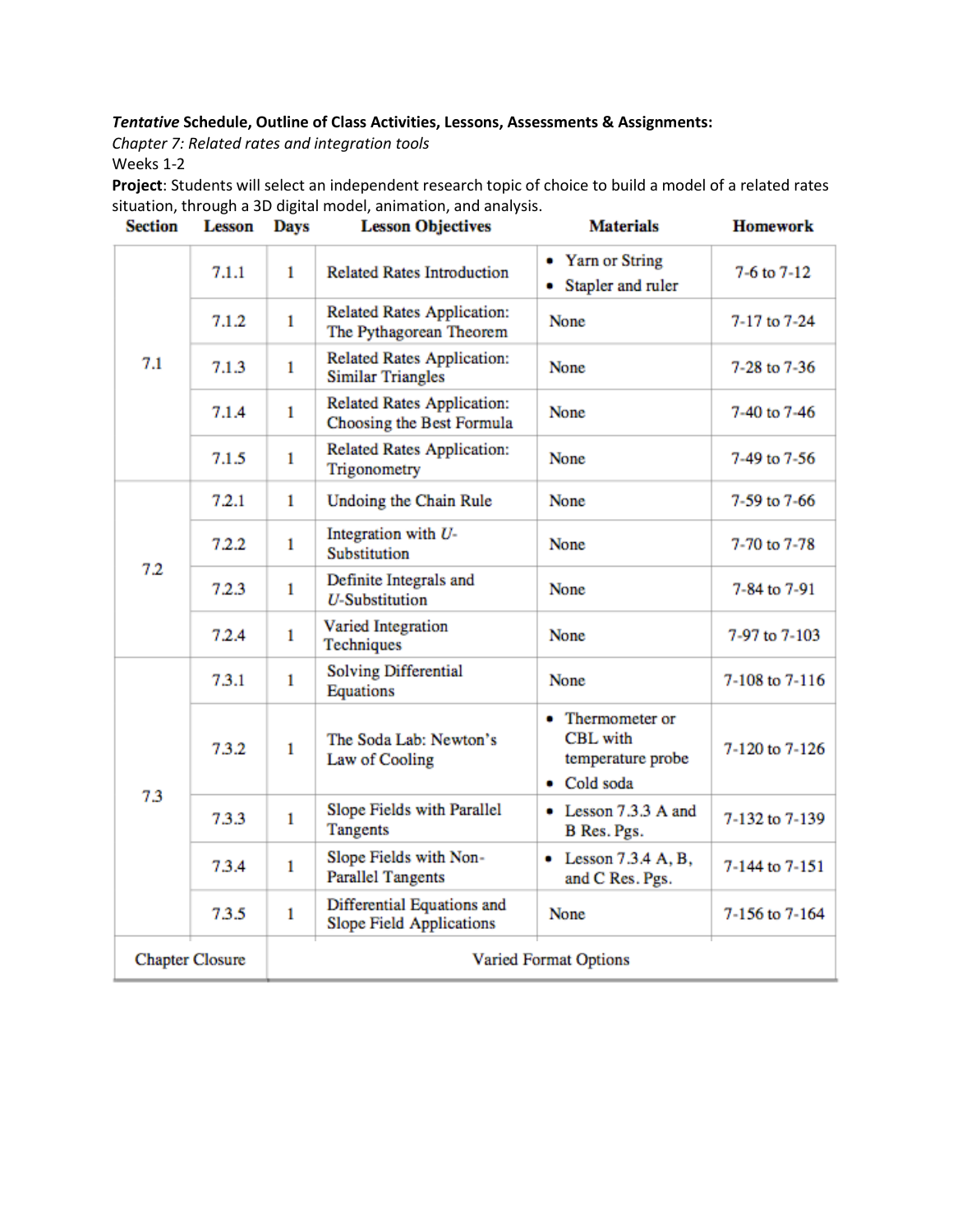*Chapter 8: Volume*

Weeks 3-4

**Project**: Students will create a real-life model of the cross-sections of their 3D wire sculpture, originally built in September in their Art & Design class. They will use the slicing, shell, or cross-section method to find the volume of the art piece.

| <b>Section</b>         | <b>Lesson</b> | Days | <b>Lesson Objectives</b>                                           | <b>Materials</b>                                                                                 | <b>Homework</b> |
|------------------------|---------------|------|--------------------------------------------------------------------|--------------------------------------------------------------------------------------------------|-----------------|
| 8.1                    | 8.1.1         | 1    | <b>Volumes by Slicing</b>                                          | • Limes, lemons, hot dogs,<br>potatoes, eggs, etc.<br><b>Plastic knives</b><br>Centimeter rulers | 8-4 to 8-11     |
|                        | 8.1.2         | 1    | The Disk Method                                                    | Graphing calculators<br>۰                                                                        | 8-18 to 8-24    |
|                        | 8.1.3         | 1    | The Washer Method                                                  | Graphing calculators<br>۰                                                                        | 8-28 to 8-36    |
|                        | 8.1.4         | 1    | <b>Revolution About</b><br><b>Horizontal and Vertical</b><br>Lines | Graphing calculators<br>۰                                                                        | 8-41 to 8-48    |
|                        | 8.1.5         | 1    | Revolving the same<br>region About Various<br>Lines.               | Graphing calculators<br>٠                                                                        | 8-51 to 8-52    |
|                        | 8.1.6         | 1    | Mixture of Disk and<br><b>Washer Problems</b>                      | Graphing calculators<br>٠                                                                        | 8-57 to 8-63    |
| <b>Chapter Closure</b> |               |      |                                                                    | <b>Varied Format Options</b>                                                                     |                 |

*Chapter 9: Introduction to Geometric Series, Parametric Functions, Vectors, & Polar Graphs*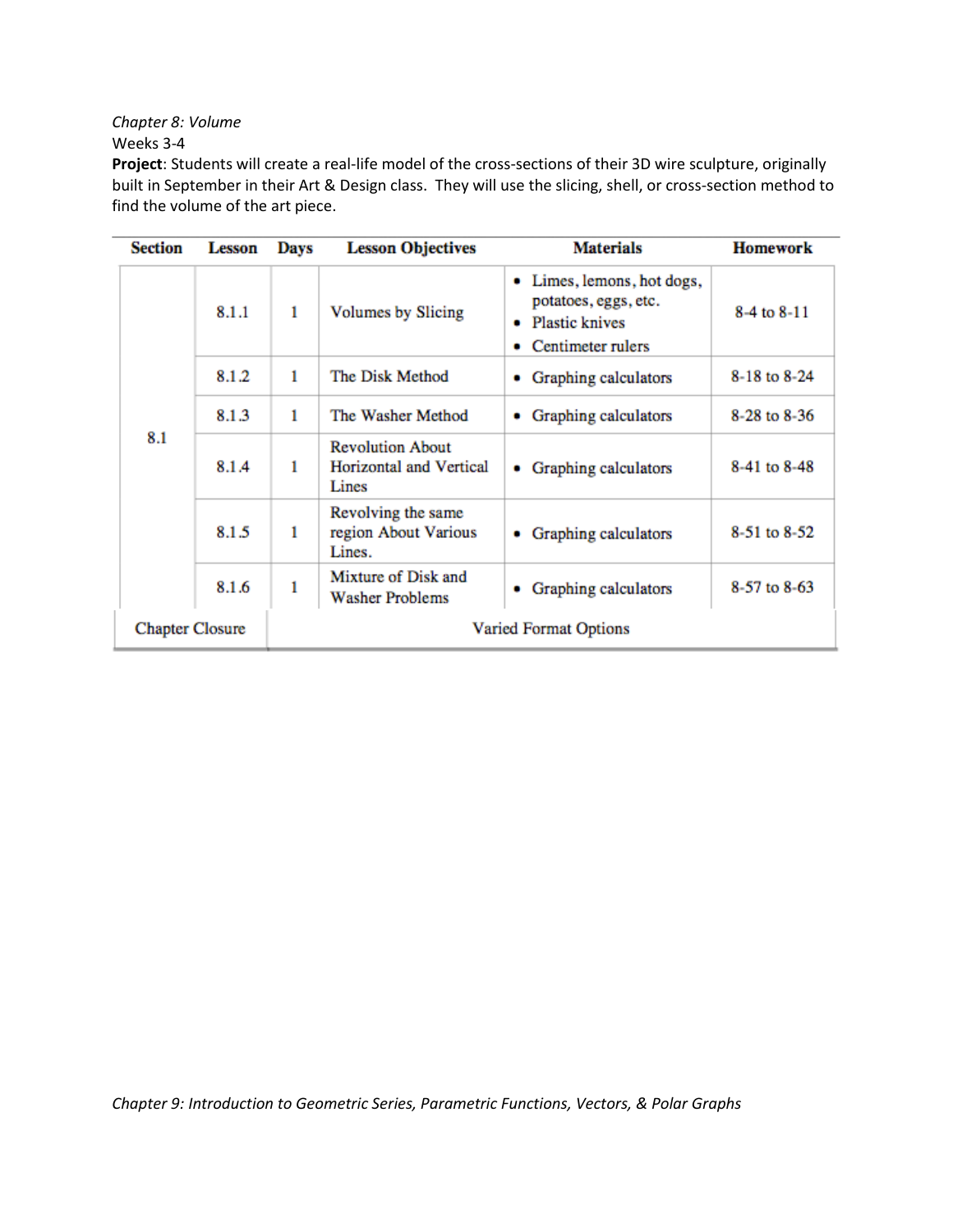| <b>Section</b>         | <b>Lesson</b> | <b>Days</b>           | <b>Lesson Objectives</b>                                      | <b>Materials</b>                                                                                                    | <b>Homework</b>     |
|------------------------|---------------|-----------------------|---------------------------------------------------------------|---------------------------------------------------------------------------------------------------------------------|---------------------|
| 9.1<br>(BC)            | 9.1.1         | $\mathbf{1}$          | <b>Infinite Geometric</b><br><b>Series</b>                    | None                                                                                                                | $9 - 8$ to $9 - 17$ |
|                        | 9.1.2         | $\mathbf{1}$          | More Infinite Geometric<br><b>Series</b>                      | None                                                                                                                | 9-24 to 9-32        |
|                        | 9.1.3         | $\mathbf{1}$          | Convergence and<br>Divergence                                 | None                                                                                                                | $9-39$ to $9-46$    |
| 9.2<br>(BC)            | 9.2.1         | $\mathbf{1}$          | Parametric Equations                                          | • Large graph paper (opt.)<br>• Nickels (opt.)                                                                      | $9-50$ to $9-58$    |
|                        | 9.2.2         | $\mathbf{1}$          | Parametric Equations<br><b>Using a Graphing</b><br>Calculator | • Graphing calculators                                                                                              | 9-64 to 9-72        |
| 9.3<br>(BC)            | 9.3.1         | $\mathbf{1}$          | <b>Introduction to Vectors</b>                                | $\bullet$ Lesson 9.3.1 Res. Pg.                                                                                     | 9-80 to 9-88        |
|                        | 9.3.2         | $\mathbf{1}$          | <b>Vector Operations</b>                                      | $\bullet$ Lesson 9.3.1 Res. Pg.                                                                                     | 9-95 to 9-104       |
| 9.4<br>(BC)            | 9.4.1         | $\mathbf{1}$          | Polar Graphs                                                  | $\bullet$ Rope<br>$\bullet$ Chalk<br>• Polar angles marked off<br>on the ground<br>• Polar graph paper<br>(Res.Pg.) | 9-108 to 9-116      |
|                        | 9.4.2         | $\mathbf{1}$          | Polar Curves Using a<br><b>Graphing Calculator</b>            | • Graphing calculators<br>• Polar graph paper                                                                       | 9-122 to 9-129      |
|                        | 9.4.3         | $\mathbf{1}$          | <b>Polar Families</b>                                         | • Large graph paper                                                                                                 | 9-131 to 9-139      |
| <b>Chapter Closure</b> |               | Varied Format Options |                                                               |                                                                                                                     |                     |

Weeks 5-6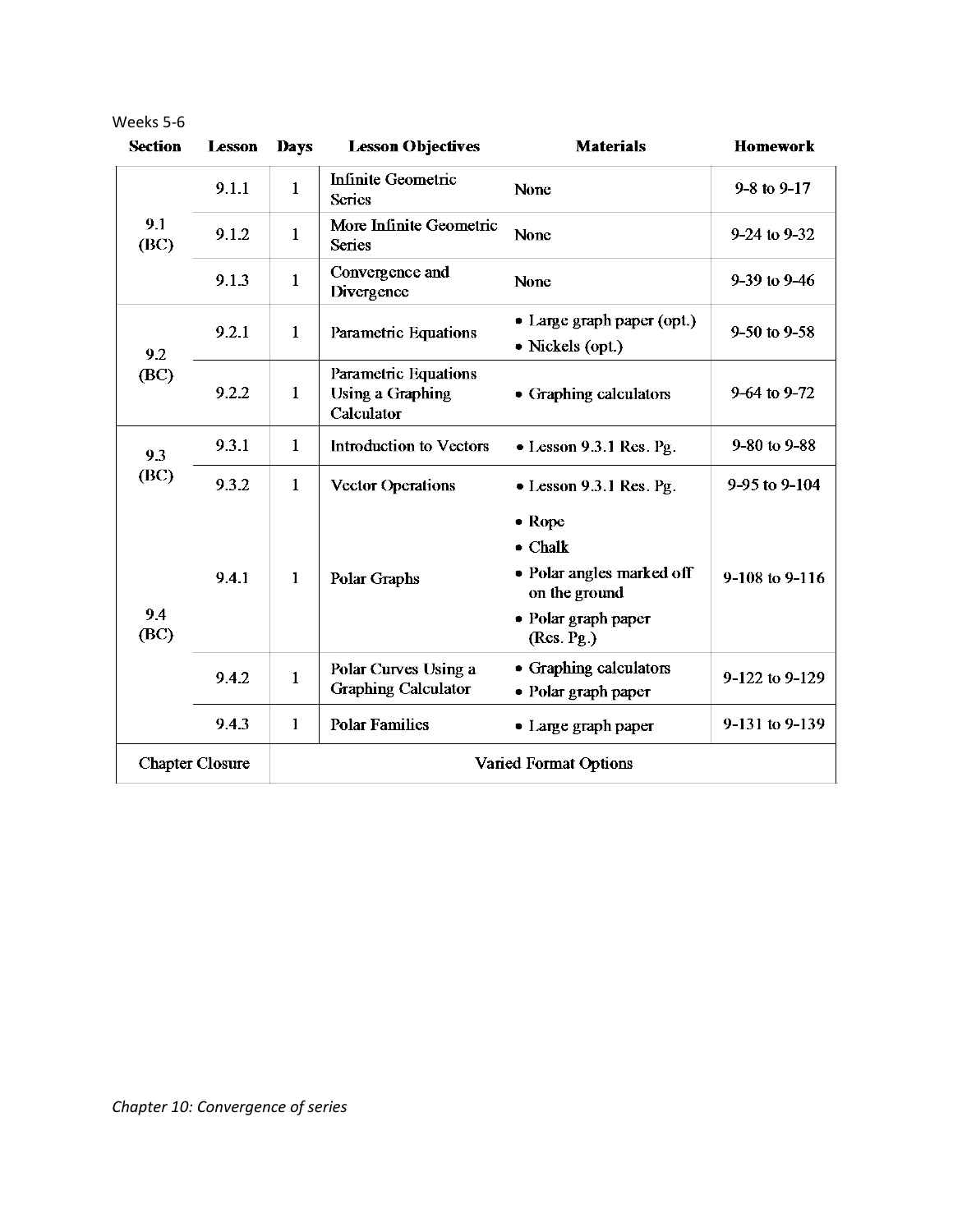| Weeks 7-9      |                        |              |                                                  |                                               |                  |
|----------------|------------------------|--------------|--------------------------------------------------|-----------------------------------------------|------------------|
| <b>Section</b> | <b>Lesson</b>          | <b>Days</b>  | <b>Lesson Objectives</b>                         | <b>Materials</b>                              | <b>Homework</b>  |
|                | 10.1.1                 | $1 - 2$      | <b>Convergence of Series</b>                     | • Poster paper<br>• Markers                   | Finish 10-2      |
|                | 10.1.2                 | $\mathbf{1}$ | Divergence Test                                  | None                                          | 10-8 to 10-15    |
|                | 10.1.3                 | $\mathbf{1}$ | <b>Alternating Series Test</b>                   | None                                          | 10-19 to 10-24   |
|                | 10.1.4                 | $\mathbf{1}$ | Integral Test for<br>Convergence                 | None                                          | 10-29 to 10-36   |
| 10.1           | 10.1.5                 | $\mathbf{1}$ | $P$ -series Test for<br>Convergence              | · Hardcover books, all<br>the same size       | 10-41 to 10-48   |
|                | 10.1.6                 | $\mathbf{1}$ | <b>Direct Comparison Test</b><br>for Convergence | None                                          | 10-53 to 10-59   |
|                | 10.1.7                 | 1            | <b>Limit Comparison Test</b><br>for Convergence  | None                                          | 10-66 to 10-72   |
|                | 10.1.8                 | $\mathbf{1}$ | <b>Ratio Test for</b><br>Convergence             | None                                          | 10-77 to 10-84   |
| 10.2           | 10.2.1                 | $\mathbf{1}$ | Logistic Curves and<br><b>Equations</b>          | • Random number<br>generator                  | 10-89 to 10-97   |
|                | 10.2.2                 | $\mathbf{1}$ | Logistic Differential<br><b>Equations</b>        | • Online logistic growth<br>applet (optional) | 10-101 to 10-108 |
| 10.3           | 10.3.1                 | $\mathbf{1}$ | <b>Power Series</b><br>Convergence               | None                                          | 10-113 to 10-120 |
|                | 10.3.2                 | $\mathbf{1}$ | Polynomial<br>Approximations                     | None                                          | 10-124 to 10-130 |
|                | <b>Chapter Closure</b> |              |                                                  | Varied Format Options                         |                  |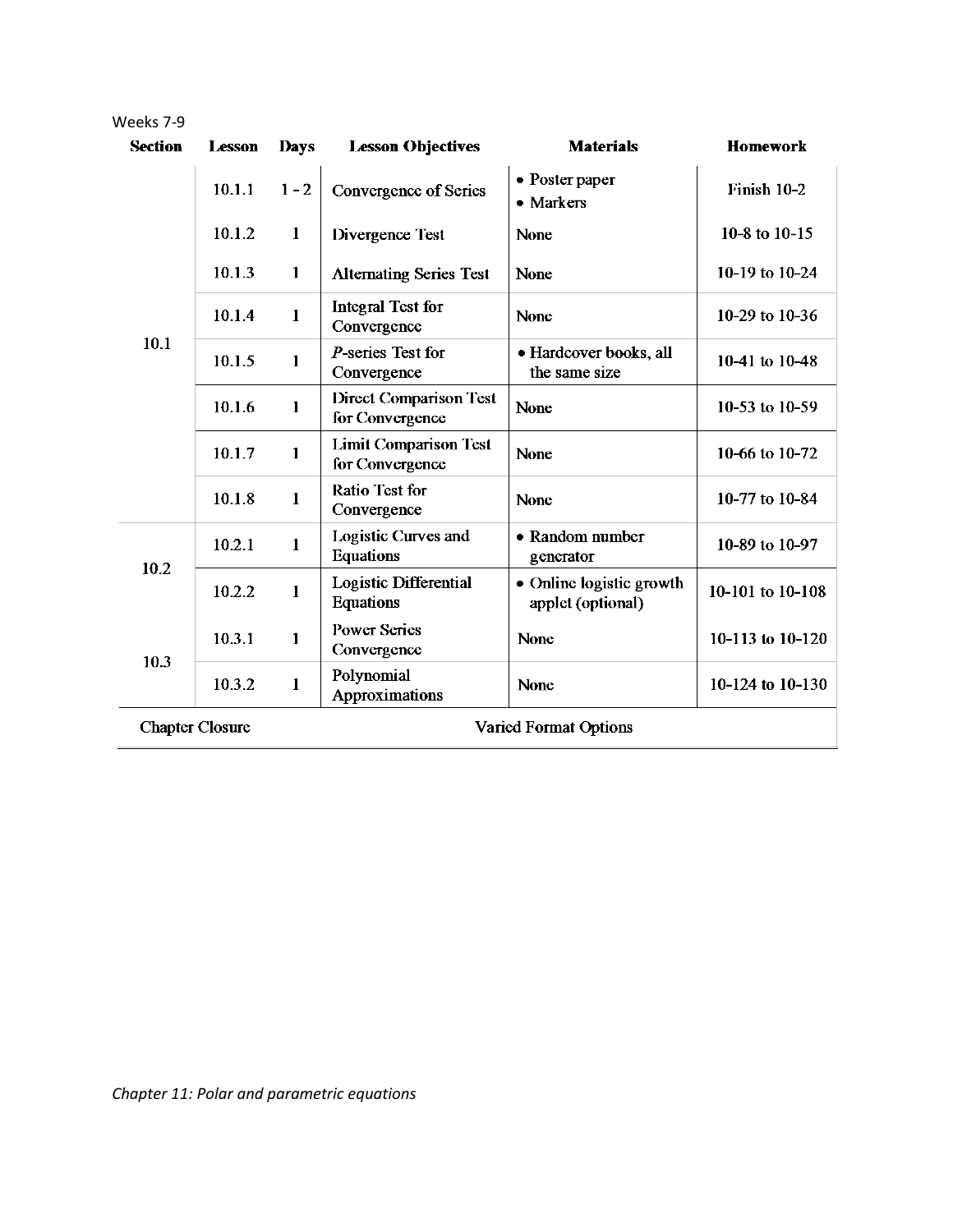| <b>Section</b>         | <b>Lesson</b> | <b>Days</b>  | <b>Lesson Objectives</b>             | <b>Materials</b>                                           | <b>Homework</b>  |
|------------------------|---------------|--------------|--------------------------------------|------------------------------------------------------------|------------------|
| 11.1                   | 11.1.1        | $\mathbf{1}$ | Area Bounded by a<br>Polar Curve     | • Scissors<br>• Rulers<br>$\bullet$ Lesson 11.1.1 Res. Pg. | 11-6 to 11-14    |
| (BC)                   | 11.1.2        | $\mathbf{1}$ | More Polar Area                      | • Graphing calculators                                     | 11-20 to $11-26$ |
|                        | 11.1.3        | $\mathbf{1}$ | Area Between Polar<br><b>Curves</b>  | • Graphing calculators                                     | 11-31 to 11-39   |
| 11.2<br>(BC)           | 11.2.1        | $\mathbf{1}$ | <b>Velocity Vectors and</b><br>Slope | • Graphing calculators                                     | 11-43 to 11-51   |
|                        | 11.2.2        | $\mathbf{1}$ | <b>Acceleration Vectors</b>          | None                                                       | 11-57 to 11-62   |
|                        | 11.2.3        | $\mathbf{1}$ | Slope of a Tangent<br>Vector         | None                                                       | 11-67 to 11-75   |
|                        | 11.2.4        | $\mathbf{1}$ | Arclength of Parametric<br>Curves    | None                                                       | 11-83 to 11-90   |
| 11.3<br>(BC)           | 11.3.1        | 1            | Derivatives of Polar<br>Curves       | None                                                       | 11-95 to 11-104  |
|                        | 11.3.2        | $\mathbf{1}$ | More Slopes of Polar<br>Curves       | None                                                       | 11-109 to 11-117 |
| 11.4<br>(BC)           | 11.4.1        | $1 - 2$      | <b>Battling Robots</b>               | • Lesson 11.4.1A-C Res.<br>Pgs.                            | 11-122 to 11-131 |
| <b>Chapter Closure</b> |               |              |                                      | Varied Format Options                                      |                  |

Weeks 10-12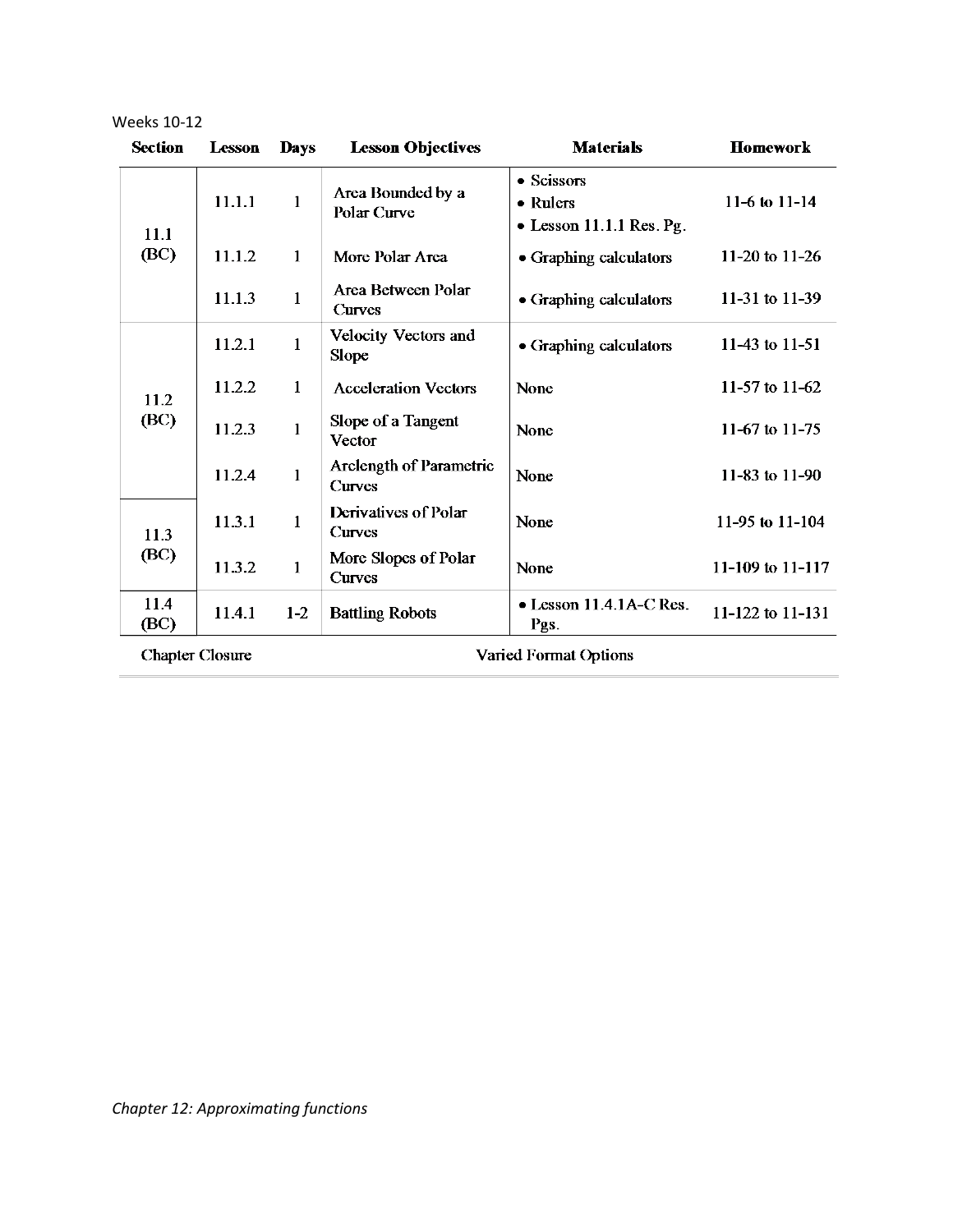| <b>Section</b>         | <b>Lesson</b> | <b>Days</b>                  | <b>Lesson Objectives</b>                                 | <b>Materials</b>                  | Homework             |
|------------------------|---------------|------------------------------|----------------------------------------------------------|-----------------------------------|----------------------|
| 12.1<br>(BC)           | 12.1.1        | $\mathbf{1}$                 | Approximating with<br><b>Polynomial Functions</b>        | • Graphing calculators            | 12-6 to 12-14        |
|                        | 12.1.2        | $\mathbf{1}$                 | <b>Constructing Maclaurin</b><br>Polynomials             | • Graphing calculators            | 12-19 to 12-27       |
|                        | 12.1.3        | $\mathbf{1}$                 | <b>Constructing Taylor</b><br>Polynomials                | None                              | 12-34 to 12-41       |
|                        | 12.1.4        | $\mathbf{1}$                 | <b>Taylor Series</b>                                     | $\bullet$ Less. 12.1.4 Res. Pg.   | 12-47 to 12-51       |
|                        | 12.1.5        | $\mathbf{1}$                 | <b>Substitution with Taylor</b><br>Polynomials           | None                              | 12-56 to 12-62       |
|                        | 12.2.1        | $1-2$                        | <b>Error of Taylor</b><br>Polynomials                    | • Large graph paper<br>(optional) | 12-66 to 12-73       |
|                        | 12.2.2        | $\mathbf{1}$                 | Error Formula                                            | None                              | 12-77 to 12-83       |
| 12.2<br>(BC)           | 12.2.3        | $\mathbf{1}$                 | Interval of Convergence<br>for Taylor Series             | • Graphing calculators            | 12-90 to 12-97       |
|                        | 12.2.4        | $\mathbf{1}$                 | <b>Indeterminate Forms</b><br><b>Using Taylor Series</b> | None                              | <b>Finish 12-100</b> |
| <b>Chapter Closure</b> |               | <b>Varied Format Options</b> |                                                          |                                   |                      |

#### Weeks 13-16

#### Semester Review Course Evaluation

*Assessments:* Group Project Presentations

Final Exam

#### **Further Readings:**

Leithold, L. (1995). *The Calculus 7.* New York, NY: Harpercollins College Division. Stewart, J. (2011). *Calculus.* Independence, KY: Brooks Cole.

#### **Course and University Policies:**

#### **Application and Registration**

All students new to AULA courses must apply online to AULA to receive a username and password and must register for all courses for the semester on myAntioch. Guidelines and procedures to be discussed in class beginning Week 2 of the course. **Registration is to be completed by Week 3 of the course. Failure to register for the course will result in the student losing the opportunity to earn college credit for the course through Antioch**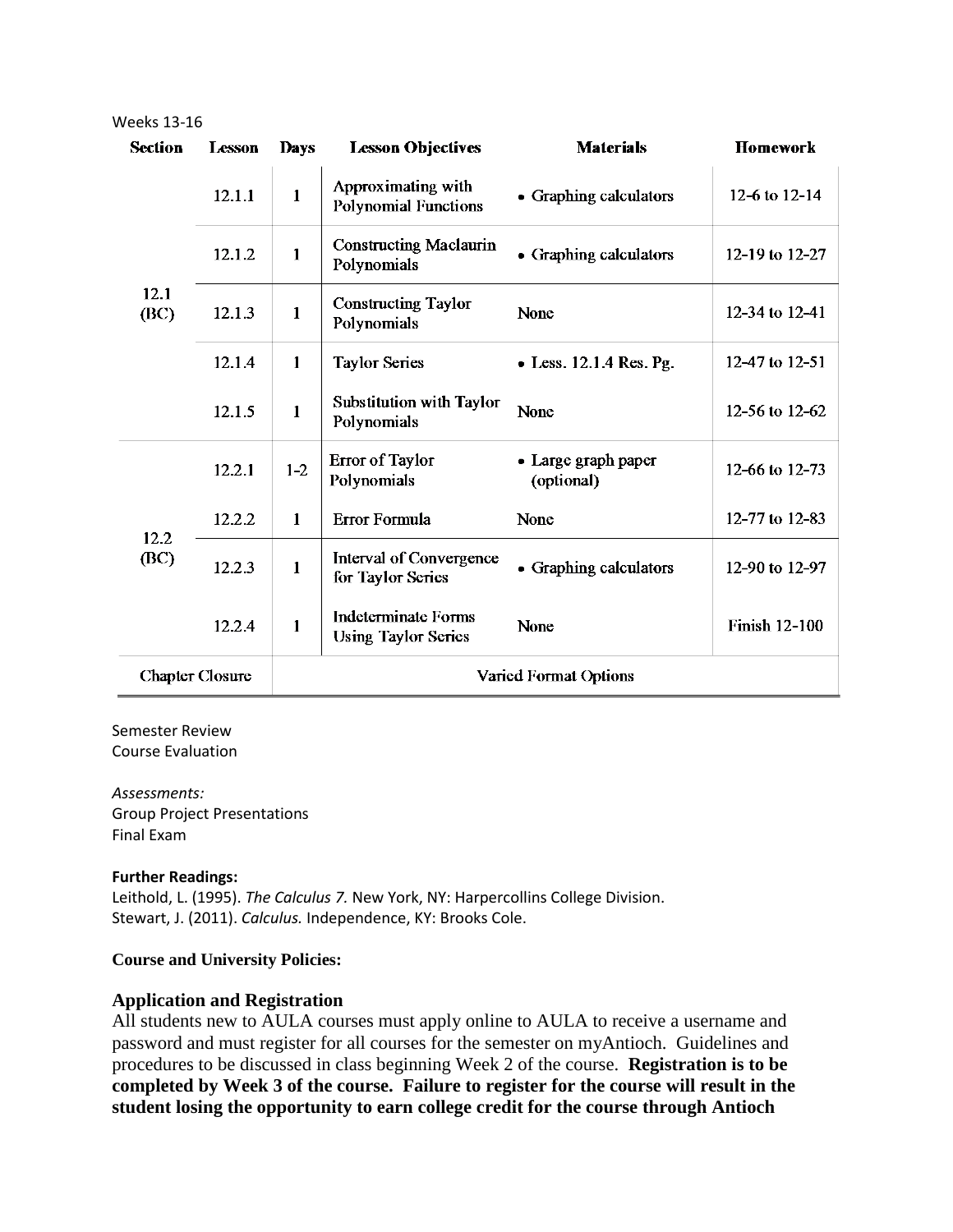### **University Los Angeles.**

### **Attendance Policy**

Students are expected to attend all class sessions and participate as required. Students missing more than 4 class sessions must make up the missed time by completing assignments per instructor's direction. Students missing more than 10 class sessions will not receive credit for the course. See *AULA General Catalog,* 

*http://aulacatalog.antioch.edu/policiesregulationsandprocedures/academicpolicies/* for university policy.

## **Incomplete Policy**

Per university policy, students must complete all course work by the deadlines stated in the syllabus.

If a student anticipates not being able to complete required work by the end of the term, the student may request an Incomplete from the instructor. Incompletes are awarded at the discretion of the instructor. See *AULA General Catalog,* 

*http://aulacatalog.antioch.edu/policiesregulationsandprocedures/academicpolicies/* for university policy.

### **Information Literacy and Research Requirements**

All students are expected to develop an understanding of how to find and use resources appropriate for academic inquiry and scholarship. General instruction and guidance will be provided in class; students are also encouraged to attend office hours for help and support with research and for information literacy instruction.

#### **Student Conduct and Class Policies**

- All students are expected to be on time to every class and bring all necessary materials.
- Students are expected to conduct themselves professionally and interact respectfully with instructor and peers at all times.
- Students must turn in all assignments on time (on Edmodo by the due date, or at the beginning of the class period they are due *unless* other arrangements are made with the instructor *in advance*).
- Late work, including projects, are only accepted at the instructor's discretion. Late work and lack of preparation for class will also lead to a reduction in a student's accountability grade.
- Essays and projects may be revised and re-submitted with instructor consent; students must attend office hours to discuss the work and re-submit within two weeks of receiving the initial grade.
- If a student is going to be absent on the day of a quiz or exam, it is his or her responsibility to arrange a date to make up the exam. If a student does not make arrangements *in advance*, the instructor may not be able to accommodate the request.
- If a student misses class, all material covered during the student's absence and work assigned remain the student's responsibility.
- Students who miss class are expected to attend office hours as soon as possible.
- Important announcements and assignments will be communicated via Edmodo.com. All students must have a username and password, and log in regularly. (Instructions and access code will be given the first week of the semester.)

## Respectful conduct is expected of students on the campus at all times, both inside and outside the classroom. See *AULA General Catalog,*

*http://aulacatalog.antioch.edu/policiesregulationsandprocedures/studentconduct/* for further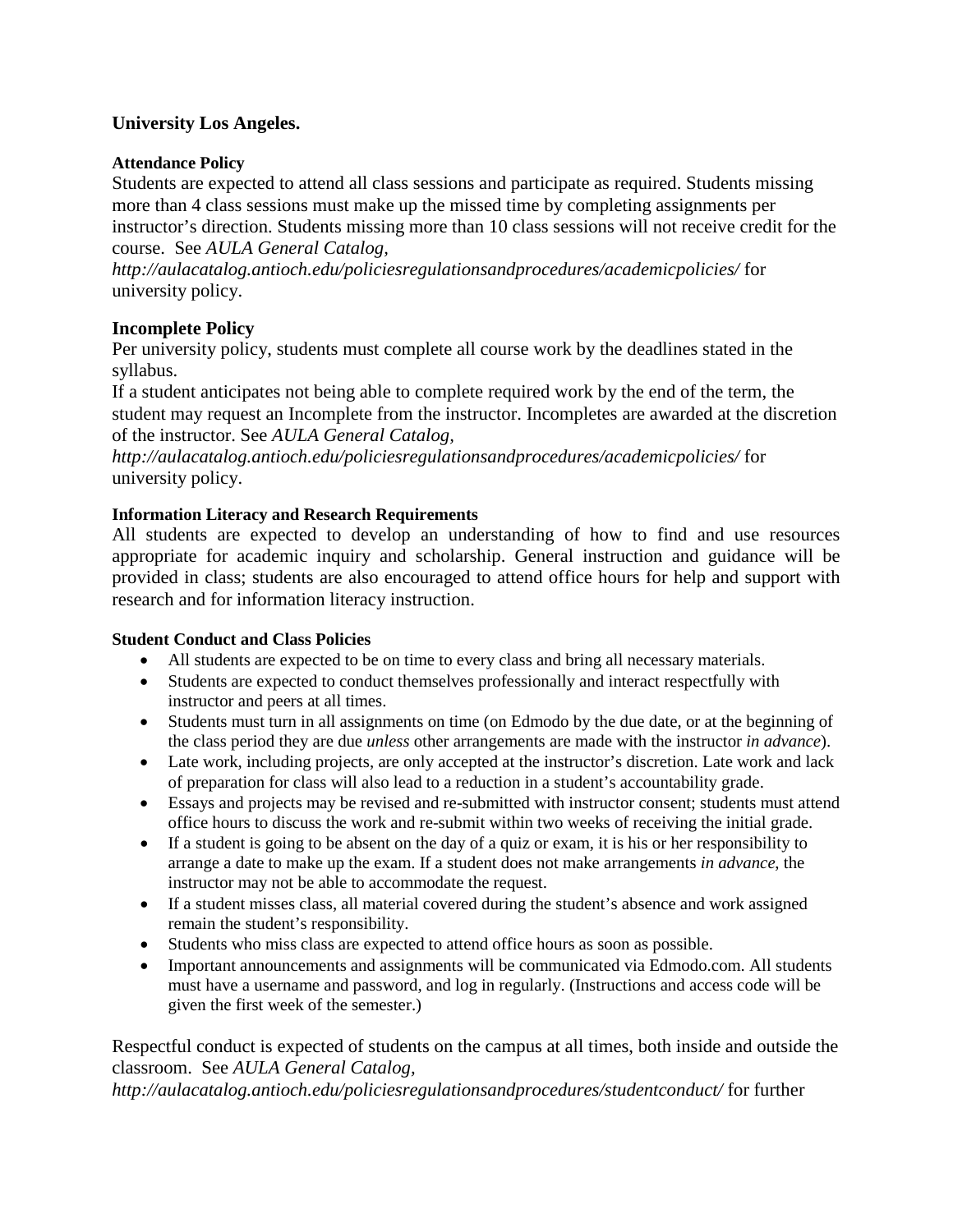details re: Antioch University Los Angeles policy. Students are expected to respect and adhere to all Da Vinci Science rules and policies at all times as well.

#### **Academic Integrity & Plagiarism Policy**

AULA and DaVinci Schools expect all students to adhere to the highest standards of academic honesty. In all academic activities—including, but not limited to papers, oral presentations, and reports—students must submit their own original work accompanied by citations acknowledging words, facts, or ideas borrowed from any other source, including electronic sources.

Plagiarism – that is, the intentional or unintentional borrowing of another person's ideas, images, research, or data without citation -- is a serious breach of academic integrity that results in sanctions, including dismissal from the University. University policy describes plagiarism as "the representation of someone else's writing, graphics, research, or ideas as one's own. Paraphrasing an author's ideas or quoting even limited portions of the work of others without proper citation are also plagiarism, as is cutting and pasting materials from the Internet into one's academic papers. Extreme forms of plagiarism include submitting a paper written by another person or purchased from a commercial source. Students should be aware that AULA has access to software for detecting plagiarism.

### Please consult the Purdue Online Writing Lab

<http://owl.english.purdue.edu/owl/resource/589/01/> for specific guidance on avoiding plagiarism while taking notes, summarizing, paraphrasing, and quoting from sources. For history courses, additional information will be provided for citations using the Chicago/Turabian format. **Students committing plagiarism or academic dishonesty will be also be subject to disciplinary action from DaVinci Schools as well as from the university.**

### **Reasonable Accommodation for Students with Disabilities**

Antioch University is committed to providing reasonable accommodations to qualified students with disabilities in accordance with Section 504 of the Rehabilitation Act of 1973 and the Americans with Disabilities Act of 2008. Students who need to request disability accommodations should email [studentaffairs.aula@antioch.edu](mailto:studentaffairs.aula@antioch.edu) at the outset of their enrollment, if possible, since reasonable accommodations are not retroactive.

#### **Sexual Harassment Policy**

The Undergraduate Studies Division is firmly committed to each student's dignity and to eliminating all forms of sex discrimination and harassment of students. No student should have her or his learning experience at AULA contaminated by the experience of being treated as a sexual object by an instructor or any other employee. We strongly urge any student who believes that an Antioch employee has crossed the line to speak to your advisor, to the Undergraduate Studies Division leadership, the Director of Human Resources, or the Provost about your concerns.

Antioch University's policy "Title IX, Sex Discrimination, Sexual Harassment, and Sexual Violence" provides definitions of prohibited and inappropriate behaviors, the process for reporting and investigating complaints, and the sanctions levied against those employees or